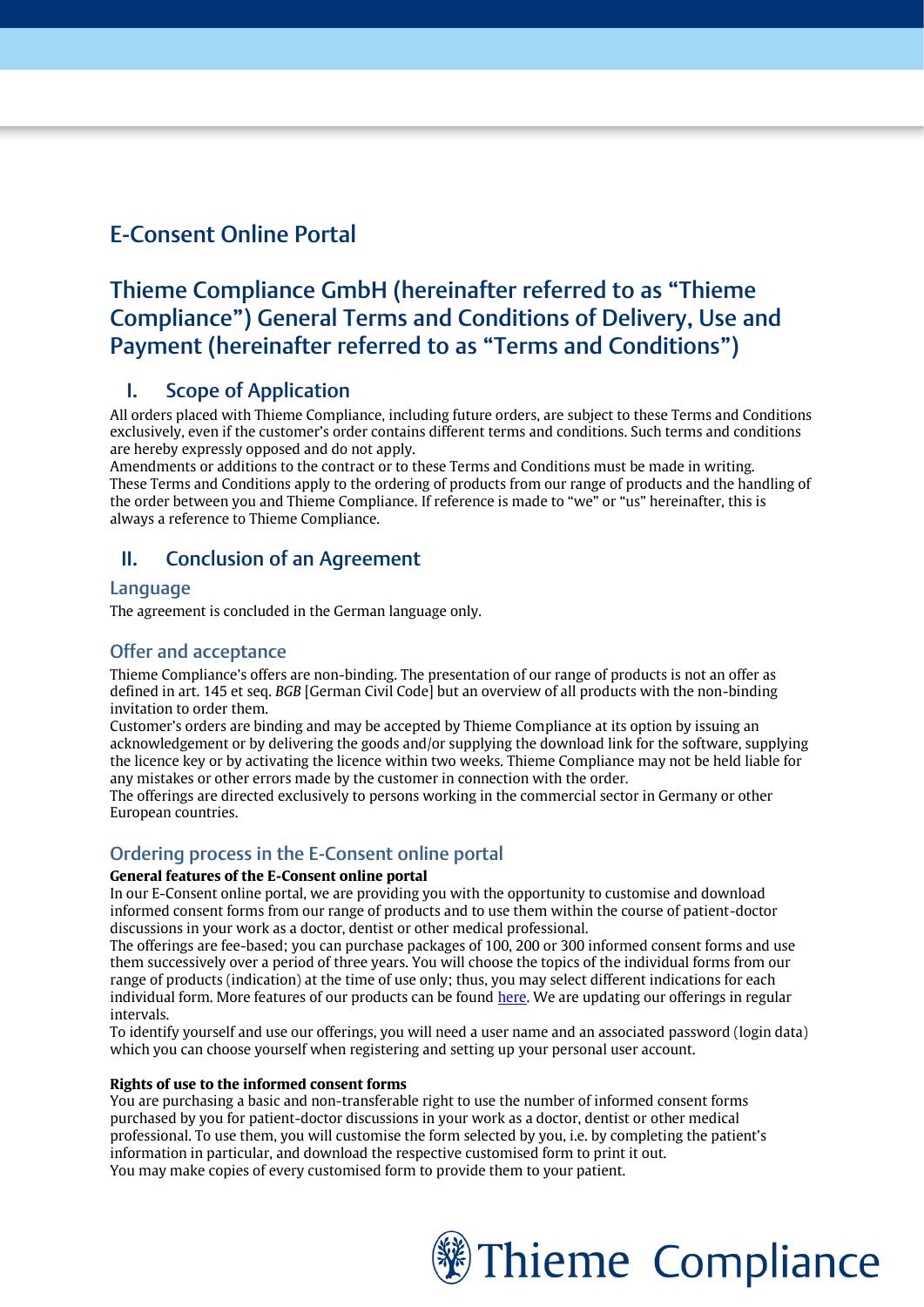The patient's information is saved only until the time that you are printing out the customised forms; the transmission of the printing data to you is encrypted.

Every download for printing made by you is deemed the use of one form.

Downloading or printing out non-customised forms is prohibited.

The usage option is available for a period of three years as of the order. Possibly unused forms are forfeited; the purchase price is not reimbursed.

### **Setting up a personal user account**

[Please enter your text here]

To execute an order, you need to set up a personal user account. After entering your e-mail address and a password, you will receive a confirmation link. Follow the link to continue the registration and ordering process.

During the ordering process, please enter all customer data required for handling your order. Mandatory fields are marked with an asterisk. Please be sure to complete the form fully.

For future orders and for customising, downloading and printing out the informed consent form, you will be identified by the login data you have set (e-mail address and password).

You may change this information at any time. The ordering process is continued by clicking the button "Next".

#### **Selecting products**

In the next menu, you can preview the products you want (informed consent form packages) by clicking on the respective package available for ordering.

After you have selected an informed consent form package, a new overview page is displayed. It shows the selected package with its net and gross price. On this page, you can also enter a voucher code. After entering the voucher code, click on "Apply". The relevant discount is deducted directly. For details on the payment methods, please refer to section "Prices, charging and payment conditions".

#### **Confirming the Terms and Conditions and privacy policy statement**

Please confirm that you accept the usage and ordering terms and conditions of E-Consent and the privacy policy statement of Thieme Compliance GmbH. You can read and download them by clicking the respective links. For more details, please refer to section "Collection, processing and use of your personal data".

#### **Control**

You may make changes to your registration by retrieving the previous menu pages.

#### **Sending your order**

If you do not have any further changes you want to make to your order, please send it to us by clicking the button "Buy now".

You are then transferred to the website of Saferpay, our payment service provider, to enter your payment information. Please enter your payment information on this website. The payment is triggered by clicking the button "Buy".

## III. Delivery and Passing of Risk

Quoted delivery periods are not binding. A binding delivery date must be expressly designated as such in writing and confirmed in writing by Thieme Compliance. Thieme Compliance is entitled to make partial deliveries.

Risk is passed to the customer at dispatch of the goods. This does apply even if delivery with carriage paid has been agreed.

## IV. Reservation of title

Thieme Compliance reserves the title to the delivered goods until they have been paid in full.

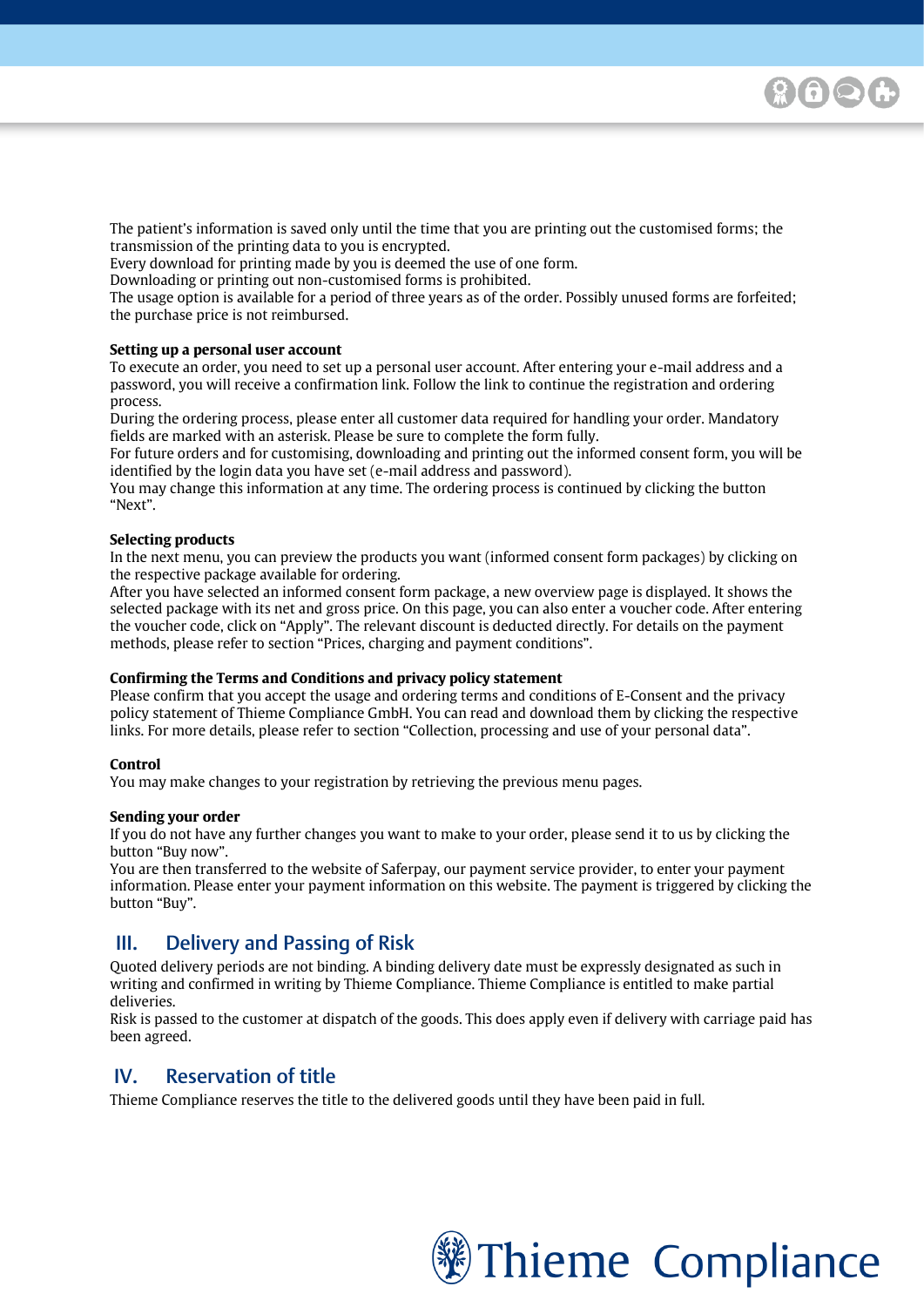# V. Prices, Charging and Terms of Payment

### **Prices and charging**

[Please enter your text here]

Thieme Compliance will charge the prices in force at the date of ordering according to the relevant product price list. Unless agreed otherwise, the prices do not include packaging and shipping ex point of dispatch and do not include applicable VAT. Information on the currently applicable prices and packages can be found [here.](https://thieme-compliance.de/de/online-portal-e-consent/preise/) You can purchase packages of 100, 200 or 300 informed consent forms. They are charged at the time of purchase.

### **Terms of payment**

You have the option to choose one of the payment methods offered in the following. You can change it at any time.

Please note that orders that have already been submitted are processed with the payment method entered at the time of submission.

Please note that not all offered payment methods are available at all times in principle.

### **Credit card**

Usually, payment by credit card is a payment method available to you. It is the only possible payment method when ordering from a foreign country. We accept MasterCard and VISA credit cards. We do not store the credit card data but transmit them immediately to the credit card company.

### **SEPA direct debit**

Payment by SEPA direct debit is comfortable and secure. Please note that currently, payment by SEPA direct debit may only be made from a current account with a bank domiciled in Germany. If payment by SEPA direct debit is agreed, the term of notice for the pre-notification is one calendar day.

## VI. Liability for Defects

In the event of defects, you have the usual warranty rights according to applicable legal provisions on all products from our shop.

Please address any complaints to **bestellservice@thieme-compliance.de**.

## VII. Copyright

The patient information material and educational material for doctors and any accompanying manuals and documentation supplied by Thieme Compliance are protected by copyright. Any kind of copying or editing (including in excerpts) by mechanical, digital or other means is prohibited. This prohibition on copying also applies to informed consent forms printed out from the computer-assisted patient education material.

# VIII. Notes on the Use of the Patient Education Material of Thieme **Compliance**

Thieme Compliance markets patient education material in printed form (informed consent forms), in audiovisual media form (videos, DVDs, etc.) and in the form of computer-assisted solutions (software) and educational material for doctors. They are designed to assist with the individual patient-doctor discussion to be conducted in each case by the person whose duty it is to provide information, and they cannot take the place of such a discussion. The person whose duty it is to provide information thus remains responsible for providing complete and accurate patient information even when using patient education material. When purchasing patient education material and educational material for doctors from Thieme Compliance, the subject of the contract is not that their use in itself fully satisfies the requirements for provision of information. The content and scope of the medical practitioner's duty to provide information are constantly changing, in particular because

- the legal requirements relating to the duty to provide information are continually changing;
- new scientific knowledge can make extended information necessary (for instance, about new or newly recognised treatment risks and new treatment methods).